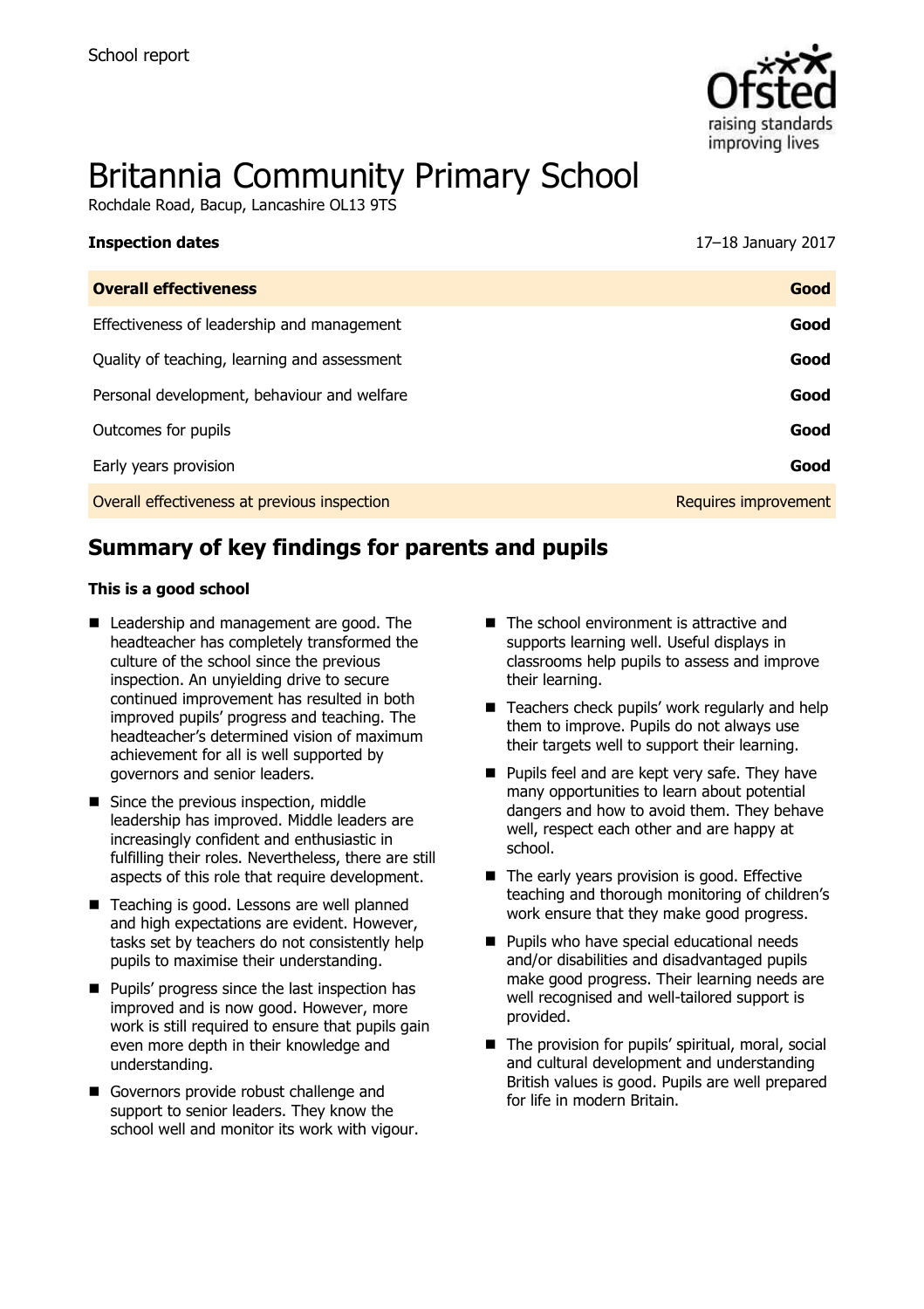

# **Full report**

### **What does the school need to do to improve further?**

- Teachers should make sure that all pupils make maximum progress by:
	- encouraging pupils to use their individual targets to check on how well they are doing and to help them to improve their work
	- consistently setting work to enable pupils to deepen their knowledge and understanding.
- Continue to develop middle leaders' skills so that they are able to evaluate independently the quality of provision and outcomes in their areas of responsibility.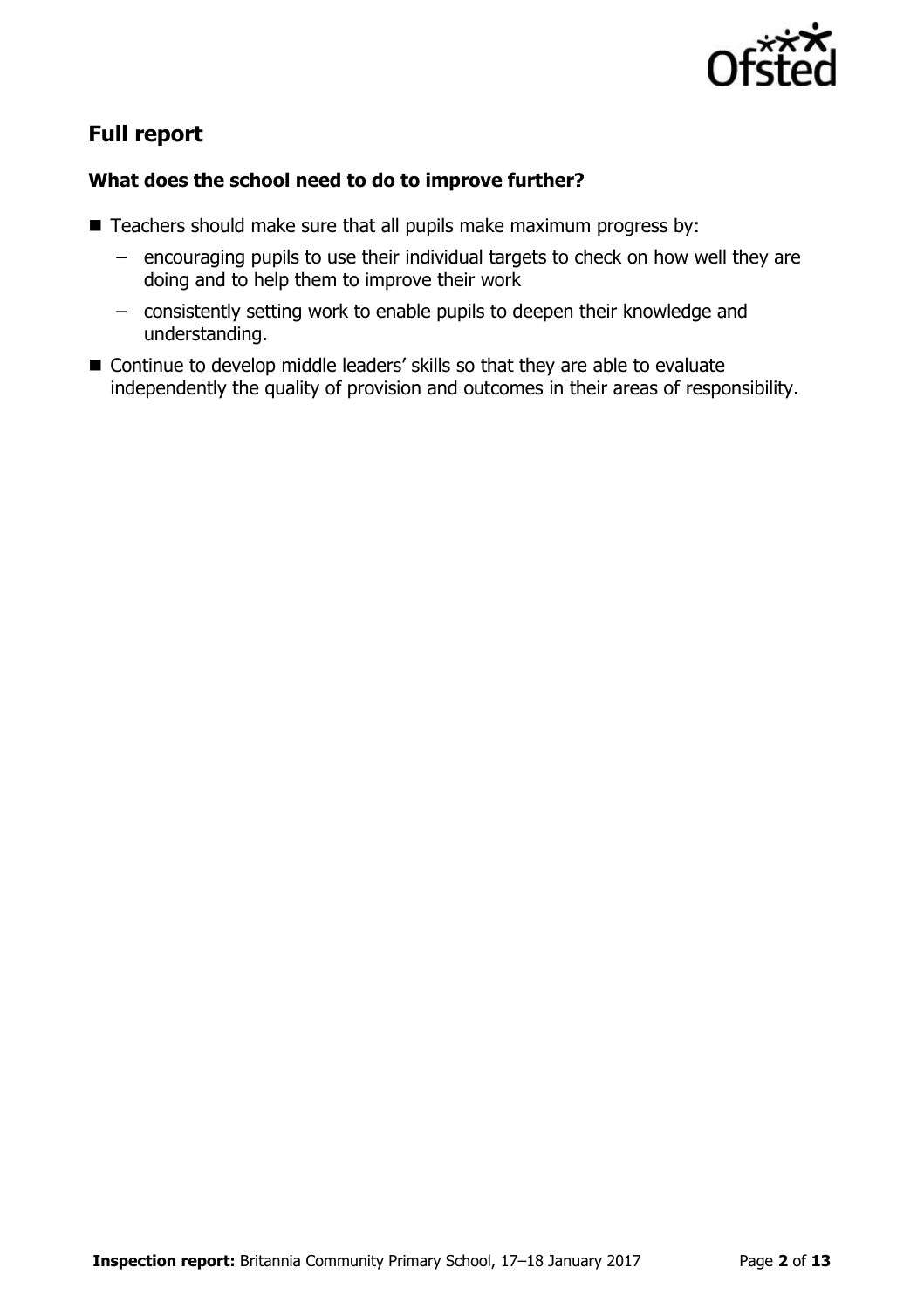

# **Inspection judgements**

#### **Effectiveness of leadership and management Good**

- Leadership and management have been successfully transformed since the last inspection. The headteacher, well supported by the deputy headteacher, governors and other senior leaders, has displayed a relentless drive to promote maximum achievement and personal development for all pupils. Fully aware of what needed to be done following the previous inspection, the leadership team has introduced new systems and structures to secure improvement. As a result, pupils' outcomes and the quality of teaching, learning and assessment have improved.
- Middle leaders take a greater role in whole-school improvement. Continued training and support have helped them to gain confidence and expertise. They fully understand what is expected of them. However, their roles are still developing and they are currently receiving support to enable them to independently evaluate the quality of teaching and pupils' outcomes.
- Thorough systems are in place to assess the quality of teaching. This has been the main school improvement priority since the previous inspection. The use of training and carefully applied moderation techniques, such as lesson observations, work scrutiny and supportive written and verbal feedback for teachers, have resulted in clear improvement since the previous inspection.
- The curriculum is broad and balanced. The use of themes, such as 'The Art of Food' and 'Space', develops links across subjects and the opportunity for pupils to apply their learning in a variety of ways. The curriculum is further enhanced by theme days. One example of this is a day featuring the Battle of the Somme, linked to Remembrance celebrations. Pupils created a display in the front of the school, using poppies they had made, to capture the level of sacrifice.
- The curriculum is well supplemented by visits to museums related to topics, such as the 'Romans' or 'Ancient Greece'. Visits to the planetarium and the zoo enhanced the 'Space' and 'Wild Things' topics. Pupils' learning and personal development are further supported by a range of sporting and musical activities.
- The pupil premium funding is effectively used to support the learning and the personal development of disadvantaged pupils. A review commissioned by the school resulted in more focused interventions. These include increased staffing support in lessons, more challenging reading books for the most able disadvantaged pupils, staff training and home support for attendance. These have had a positive impact, resulting in the gap in achievement between disadvantaged pupils and other pupils nationally continually narrowing over time.
- The primary physical education and sports funding is used well. Specialist support has been commissioned to strengthen the teaching of physical education, most recently in gymnastics. This has resulted in increased confidence and greater expertise among staff. A range of sports and clubs have been introduced, including some more unusual ones such as bocce and cheerleading. These have proved very popular with pupils and provide a good opportunity to enhance their physical well-being. Pupils have recently been involved in external sporting competitions, with increasing success. This has had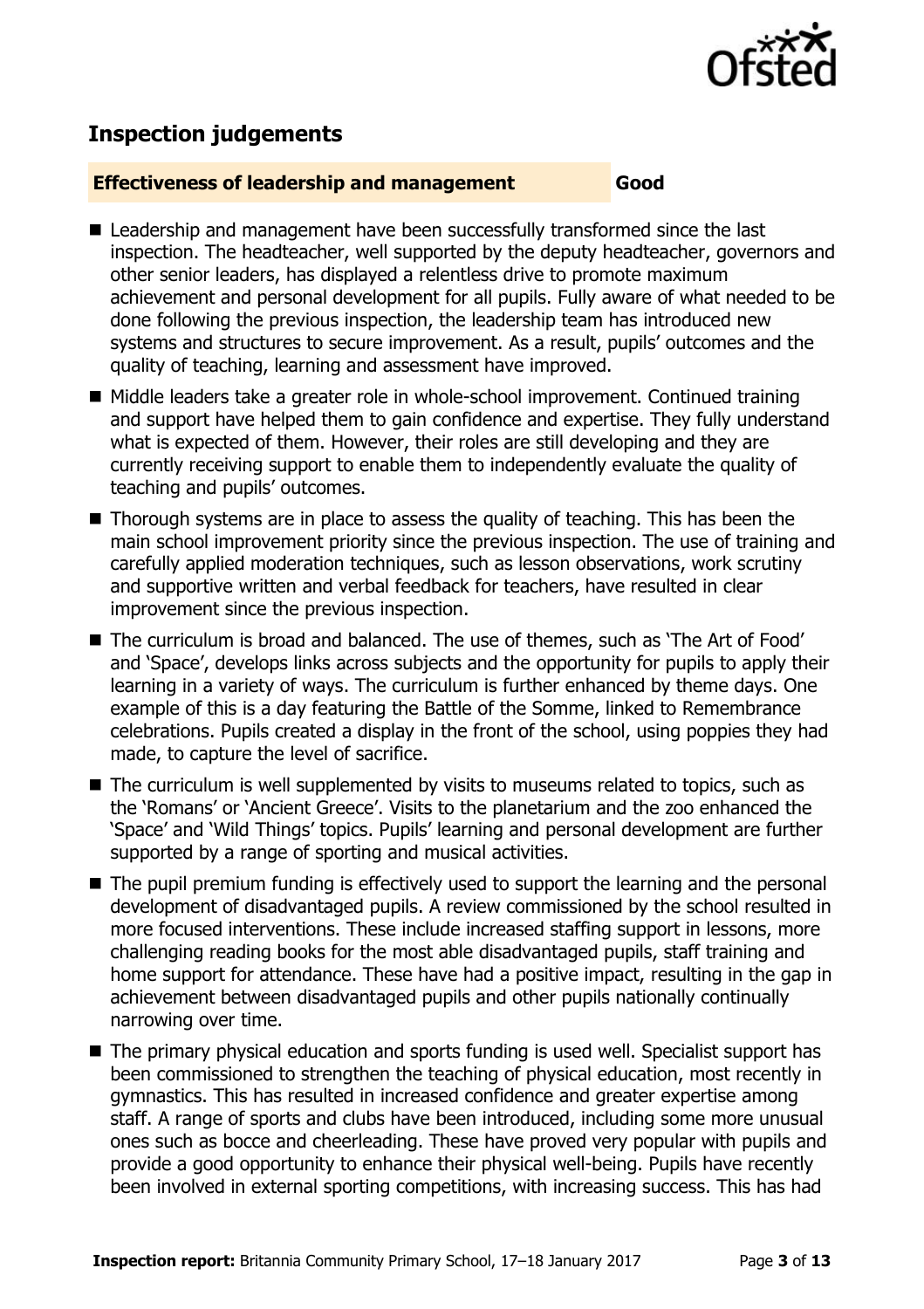

a positive impact on pupils' self-esteem.

- Pupils' spiritual, moral, social and cultural development, including the promotion of British values, is enhanced by an exciting variety of activities. The use of books by famous authors helps to develop an appreciation of literature. Pupils' cultural development is further enhanced by opportunities to participate in a range of musical activities and events, including links with a choir from South Africa. British heritage and values are explored through celebrating the Queen's 90th birthday and Anglo-Saxon and Roman days, pupils' elections to responsible positions, such as the school council and prefects, and visits to a local court. A poster defining British values is in every classroom. A visit to a mosque, together with an assembly exploring different faiths and cultures, gives pupils an understanding of the diversity within modern British society.
- The process for checking staff performance is rigorous. Individual members of staff have targets linked to school priorities and these are carefully reviewed. Staff feel the system supports consistency and clarity in their work.
- The local authority provided significant support before and immediately after the previous inspection. This was well targeted to support key improvement priorities, such as all levels of leadership and management and the quality of teaching. However, the local authority now feels the school has improved sufficiently to enable it to adopt a lighter-touch monitoring role.
- Equality for all is inherent in the school's vision. This is clearly seen in its determination for all pupils to achieve their best and to become tolerant and respectful citizens. Its success is demonstrated by the inclusive, sharing nature of the school, based in teamwork and mutual respect.
- The school works successfully to engage parents. Reports to parents are informative and clear, and consultation evenings are well attended. Parents value the access to the school through its 'Open Door' policy and the welcome they receive. Workshops for parents, such as phonics, internet safety, spelling and mathematics calculation, enable them to work with the school to help their children learn and keep them safe.

#### **Governance of the school**

- Governors share the school's determination to continually improve and they provide robust challenge and support. Governors rigorously scrutinise the school's performance information and, as a result, are fully aware of what the school is doing well and what still requires further work. Governors are attached to specific subject areas and their focused visits aid the review of school priorities, such as pupils' interest in lessons and the learning environment.
- Governors understand how staff performance is measured against pupils' outcomes and this helps to ensure that the process is fair. They are aware of how the pupil premium and the primary physical education and sports funding are used and they check on the difference this funding is making.
- Governors ensure that safeguarding meets requirements and they diligently check risk assessments. They have received training in a range of aspects, such as child protection, safeguarding, the new outcomes measures and the early years, to help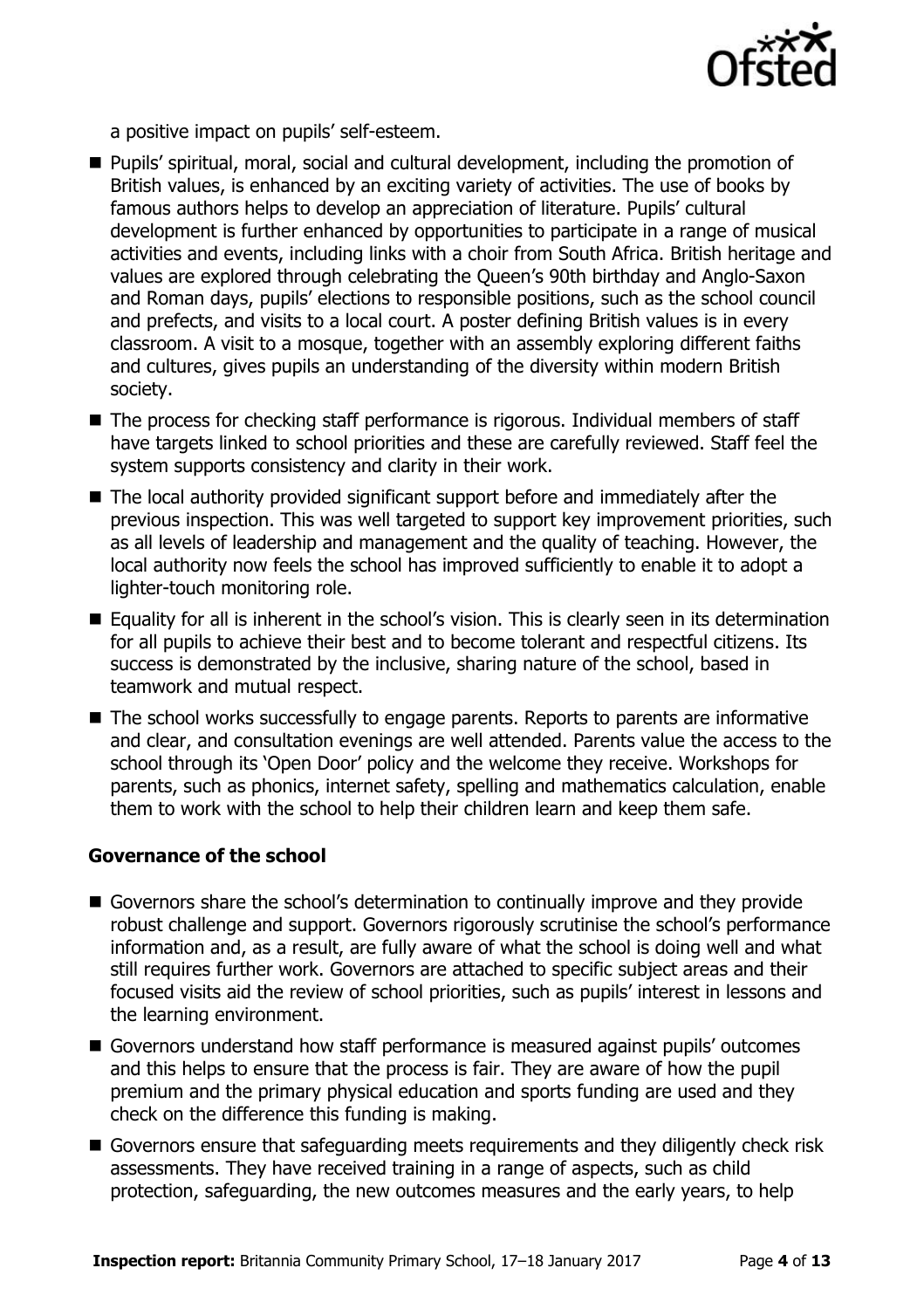

them to carry out their roles.

### **Safeguarding**

- The arrangements for safeguarding are effective.
- Safeguarding is a high priority for the school. All reguired policies are in place and staff are aware of how to report any concerns. A comprehensive training programme has been implemented for staff and governors, covering all safeguarding concerns. The processes for staff recruitment meet requirements and are monitored appropriately by the headteacher and chair of the governing body. The school site is very secure.
- **Pupils are made aware of potential risks and have received support and strategies to** avoid them. For example, Year 5 and Year 6 pupils have received training in the dangers of specific aspects of social media. Parents overwhelmingly believe their children are kept safe at school.

#### **Quality of teaching, learning and assessment Good**

- The effective training and rigorous monitoring and support have resulted in improved teaching, which is now consistently effective. Lessons are well planned and learning activities are imaginatively designed. The layout of classrooms and displays support learning.
- High expectations and challenging work are consistent features of teaching. In Year 6, very sophisticated vocabulary and concepts deepened pupils' understanding of a Shakespearean play. However, on occasions, work is not always devised to deepen pupils' knowledge and understanding.
- Teachers' use of questioning is a strong feature. Questions are effectively used to develop and assess learning. In Year 2, questions such as 'How do we know?' and 'We need to prove and double-check' encouraged pupils to expand their learning and check their work.
- Teaching assistants enrich pupils' learning. Their support is well planned, based on accurate identification of pupils' needs, and is carefully structured. Their work is particularly effective in supporting disadvantaged pupils and those who have special educational needs and/or disabilities. In Year 4, a teaching assistant very patiently applied a variety of well-selected strategies, including demonstration and careful questioning, to help pupils to successfully work through a task.
- Homework is used successfully to extend learning. It is a particularly strong feature of project work, which includes independent research. This allows pupils to develop topics at home using different skills and wider sources of information.
- Teachers consistently apply the school's agreed assessment policy. Pupils are given useful advice on ways to improve their work and they respond well to this. Individual targets are displayed on classroom walls. Some pupils are not using targets as well as they should. Leaders have identified the more effective use of pupils' targets as a current area for development.
- Opportunities to support reading are wide-ranging. Guided reading is well planned, not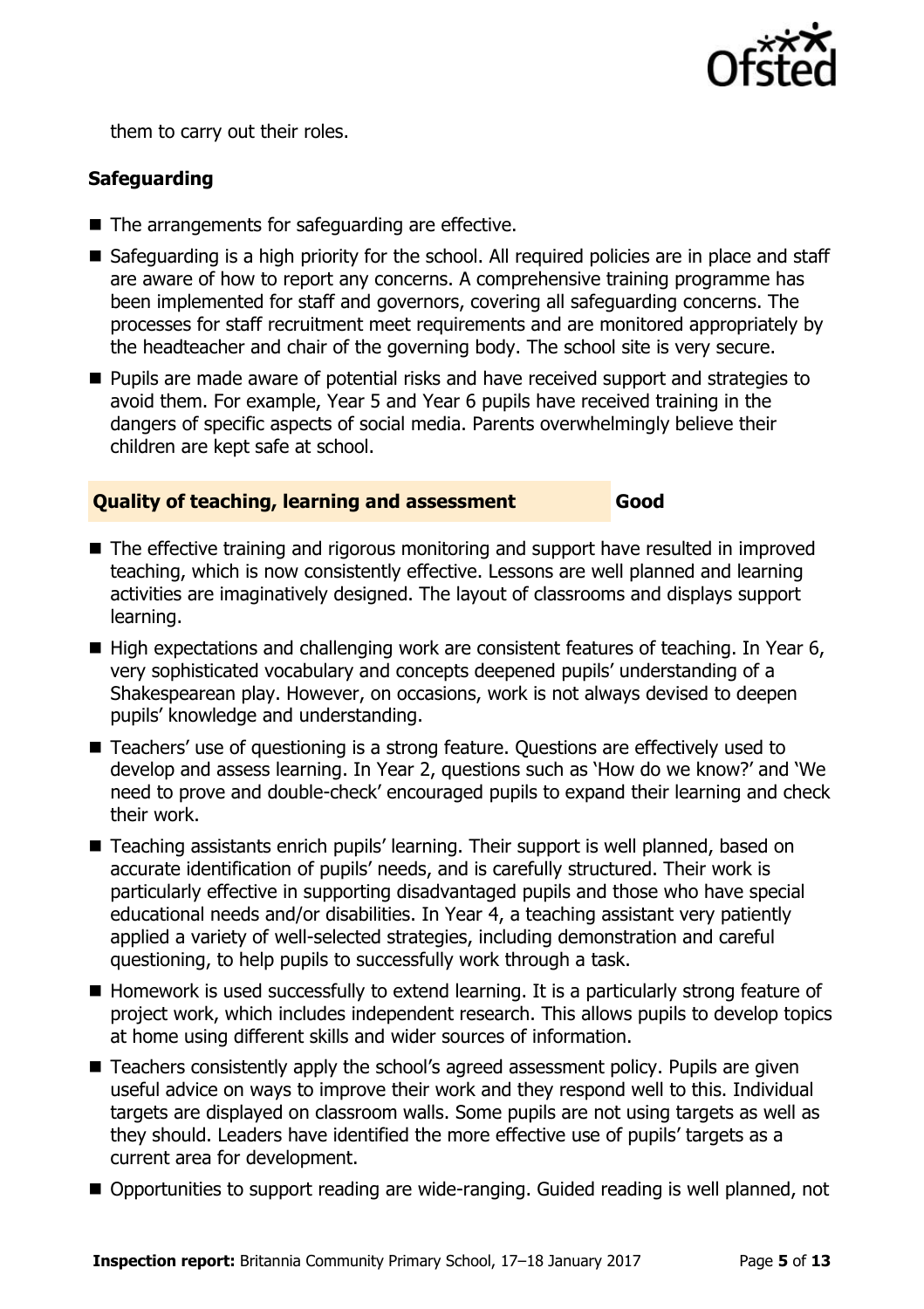

only to support reading, but to also expose pupils to literature, using books by wellknown authors. A feature of the reading provision is 'Story Time' at the end of the school day. Teachers read stories with feeling and generate discussions about events and characters. The sessions also provide an understanding of different aspects of literature, such as fiction, non-fiction and biography. Pupils enjoy these sessions and respond with enthusiasm in discussions. These sessions promote pupils' better reading skills.

- **Pupils enjoy reading and read with fluency and enthusiasm. They use their knowledge** of phonics effectively to help them to read unfamiliar words and to support the accuracy of their spelling. Reading is well taught, which is reflected in improving outcomes, including the increasing proportion of pupils working currently at greater depth. Writing is well promoted across the curriculum. An independent written task is a feature of all project work. In science, pupils wrote an article for a wildlife magazine to supplement their work on animals.
- Mathematics is taught well and outcomes are improving compared with national standards. However, more work remains to fully ensure that pupils are able to work at a deeper level of knowledge and understanding. The promotion of numeracy skills is an increasing feature across the curriculum. Examples include the use of Venn diagrams in history and the calculation of map coordinates in geography.

#### **Personal development, behaviour and welfare Good**

#### **Personal development and welfare**

- The school's work to promote pupils' personal development and welfare is good. Pupils feel very safe and well cared for at school. They believe teachers make sure that they are safe by helping them to identify potential dangers and enabling them to act responsibly. Personal safety outside school is supported by initiatives such as 'Bikeability' to develop road safety and there are visits from the police. Parents are very impressed with the quality of care and support their children receive. A typical comment was 'Britannia is a lovely school. It is a place where children are nurtured and encouraged to reach their full potential, socially and morally too.'
- The increase in sporting provision has enabled pupils to participate in a wide range of sports and competitions. Sports clubs are popular and, for the first time, the school is doing well in external competitions. Pupils' leadership skills are developed effectively by becoming 'sports ambassadors'. One of the responsibilities of this post is to organise school competitions and activities during social times. The sports programme has boosted pupils' physical well-being and self-esteem.
- The opportunity for pupils to develop and take on responsibilities is a strength of the school. Pupils are involved in a range of leadership roles, including prefects and 'Britannia Buddies', who provide help and support during social times. All leadership roles, including head boy and head girl, are elected by pupils, enhancing their sense of ownership.
- **Pupils demonstrate mutual respect and tolerance of each other's views; for example, in** lessons they discuss issues and exchange ideas. In Year 1, pupils discussed and evaluated the ways in which family income might best be spent. They were confident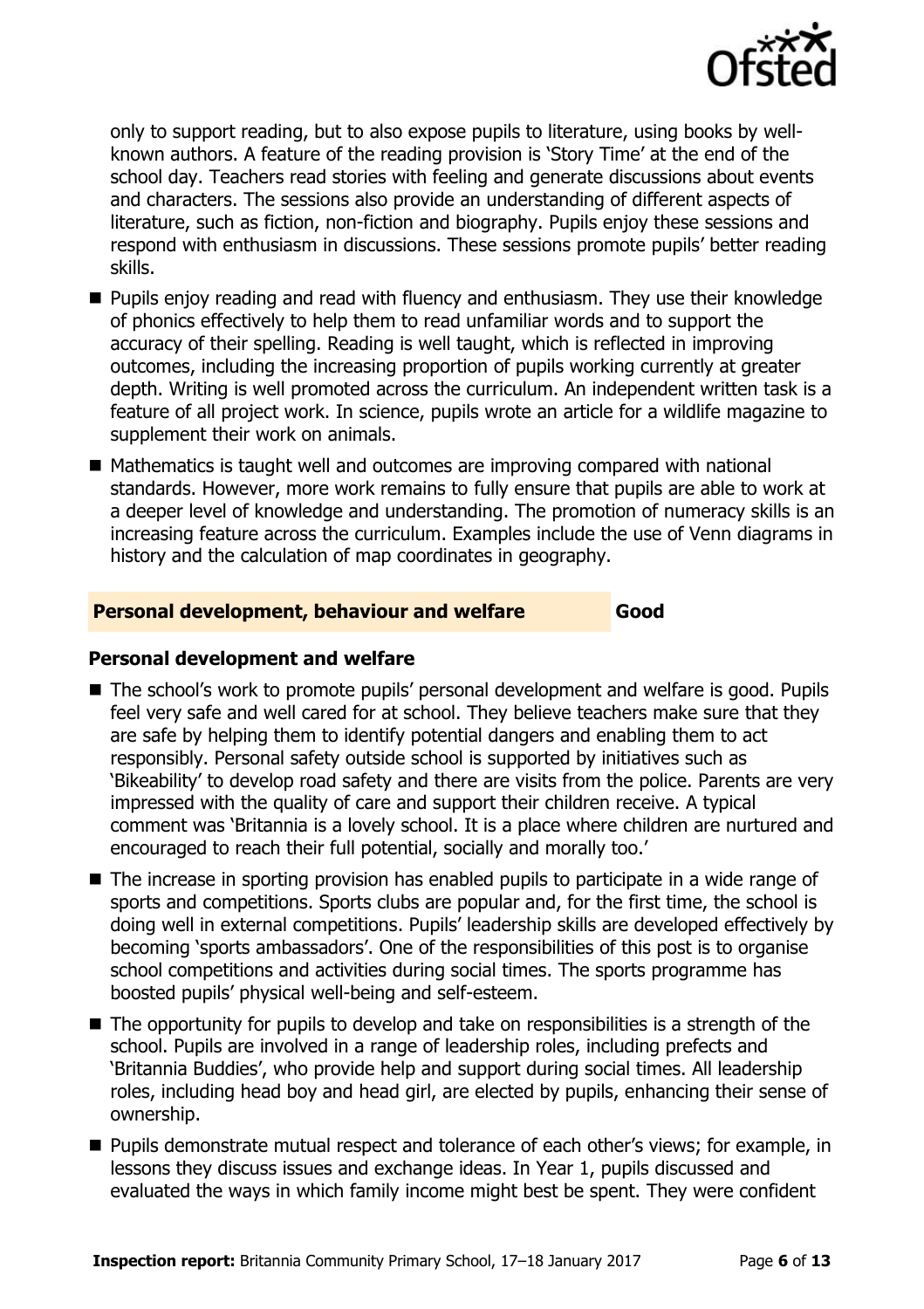

in giving their views and respectfully accepted each other's opinions.

**Pupils believe bullying is rare and are confident that it will be effectively dealt with** when it occurs. They understand what bullying is and its various forms. Pupils are supported in this by assemblies, talks from visitors and training in the safe use of the internet. Parents fully endorse the effectiveness of the school's anti-bullying strategies.

#### **Behaviour**

- The behaviour of pupils is good. Pupils behave well during social times and when moving to lessons. They are friendly and welcoming. They respond quickly to staff instructions and carefully adhere to school routines.
- **Pupils always arrive punctually to lessons and are ready to learn. They take pride in** their work and are keen to display it. They generally are interested and involved well in lessons, but occasionally they become less focused when the tasks they are set do not fully motivate them.
- **Pupils enjoy school and this is reflected in their attendance. Attendance is currently in** line with national averages and this has also been the case over time. Strategies to improve the attendance of disadvantaged pupils and those who have special educational needs and/or disabilities have proved to be particularly effective.
- There have been no exclusions of any type at the school currently or in recent years.
- The school manages behaviour well. The behaviour policy emphasises both rewards and sanctions. Good behaviour is celebrated. One such popular initiative is 'Britannia Bees', which allows pupils to earn a wearable badge for good behaviour. A typical comment was 'I love the Britannia Bee system – bee-ing the best.'

#### **Outcomes for pupils Good**

- Outcomes at the end of Year 6 in 2016 were broadly average compared with all schools nationally, but were above average for writing and English grammar, spelling and punctuation. Current school information and first-hand inspection evidence indicate that outcomes are improving in reading and mathematics, with an increasing proportion of pupils attaining at above the expected standards for their age. Overall, pupils achieve the expected standard for their age in writing.
- At the end of Year 2 in 2016, outcomes were generally in line with all schools nationally, except for greater depth in reading and mathematics, which was below that seen nationally. Inspection evidence indicates an improving picture in reading, writing and mathematics. Pupils are increasingly acquiring knowledge in reading and mathematics at a greater depth.
- **Pupils' progress in Year 6 in 2016 was comparable to all schools nationally in reading,** writing and mathematics. Pupils' work in their books and in lessons indicates overall progress is improving further.
- The Year 1 phonics screening check shows above-average results in 2015 and this improved further in 2016. Outcomes were also above average in Year 2. Currently, the outcomes in phonics continue to be good as a result of effective teaching and support.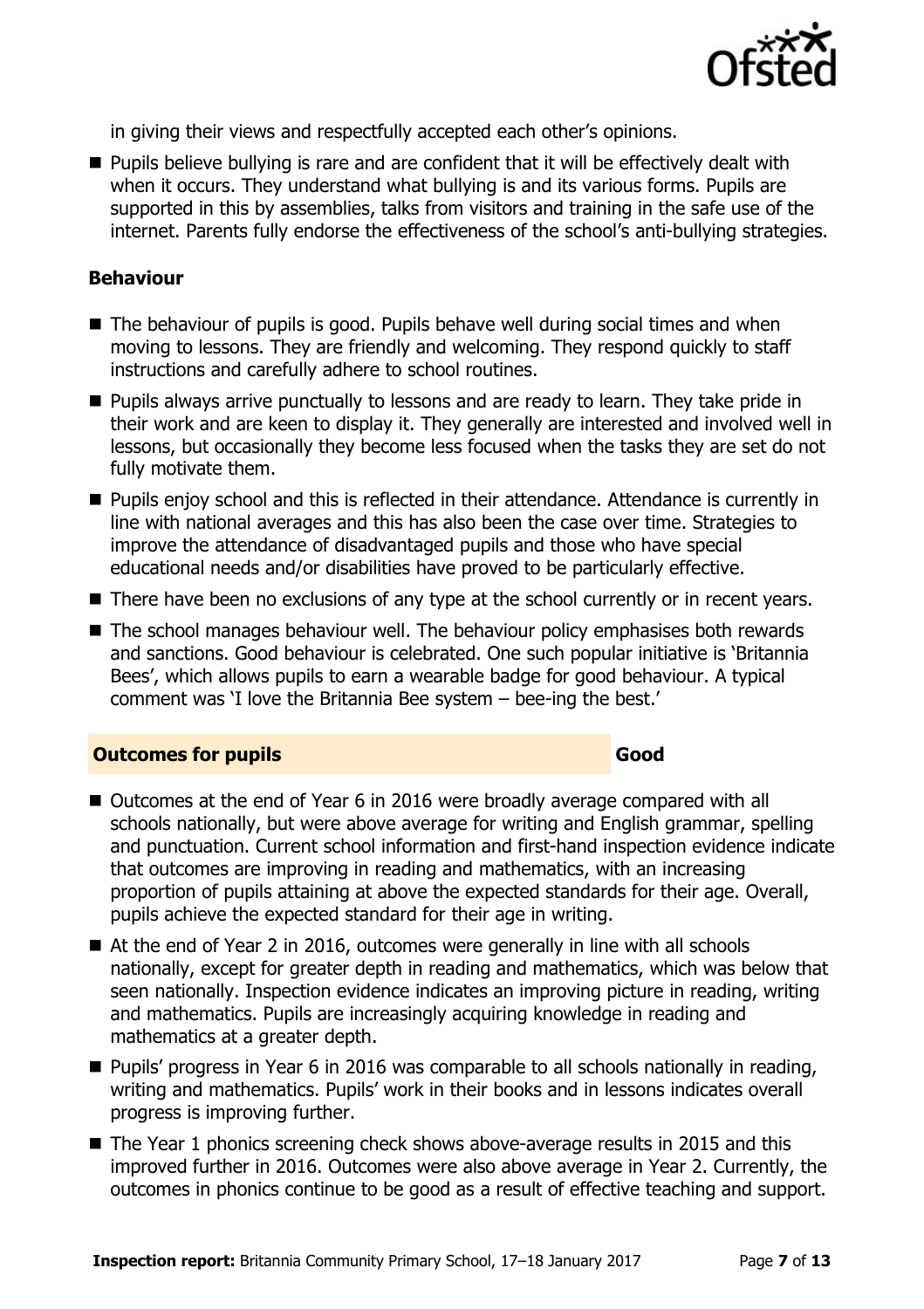

- Pupils who have special educational needs and/or disabilities make good progress from their starting points. Strong leadership of their provision, supplemented by ongoing training and accurate assessment, supports their progress well.
- Disadvantaged pupils are making good progress in key stage 2. Current information and inspection evidence indicate that there is no gap between their achievement and that of other pupils. In key stage 1, their attainment is more variable, partly due to more complex learning needs. However, specially designed and targeted intervention and support are having an impact and the gap is narrowing between their attainment and that of others. The progress of the most able disadvantaged pupils is a priority.
- The less able and the most able pupils make good progress. The needs of the less able pupils are well supported. Inspection evidence indicates that the most able pupils are making accelerated progress in key stage 2, with an increase in the proportion on track to achieve the higher standard. In recent years, the most able pupils at key stage 1 have not achieved as well as those in key stage 2, but targeted support is now in place to promote higher achievement for this group.

#### **Early years provision Good Good**

- The leadership and management of the early years are good. The recently appointed early years leader has high expectations and a clear determination to improve outcomes. An effective team has been created, which has enabled standards to improve. On entry to the early years from starting points broadly typical for their age, all children have made good progress for the past two years. This includes children who have special educational needs and/or disabilities and disadvantaged children. The progress of some boys is not as good. However, boys' needs are being effectively addressed through carefully designed support. Similar strategies are also employed for children not making sufficient progress in phonics. Overall, children are well prepared for Year 1.
- Teaching is consistently effective. Stimulating indoor and outdoor areas inspire learning and involvement. In the well-designed, easily accessible classrooms, guidance for writing and individual targets help children to independently manage and assess their work. Effective questioning, including 'What do you think' and 'What do you need', develops their decision-making skills.
- Behaviour is good. Children understand routines and respond well to adults' instructions. They display independence and confidence in their actions. For example, children choose their own snacks and follow the correct routines, such as tidying up toys and games. They work well with each other and share resources willingly.
- Children's work and progress are carefully evaluated. Each member of staff is responsible for the direct assessment of 10 children, enabling them to carefully manage their progress. All assessments are monitored by the early years leader.
- The teaching of phonics is well integrated into learning activities. For example, children are encouraged to sound out words when writing to help them to spell correctly. Phonics teaching ensures that work is appropriate for all levels of ability and delivered in an exciting and engaging way. Interesting activities and resources, including flash cards, pictures and singing, support this.

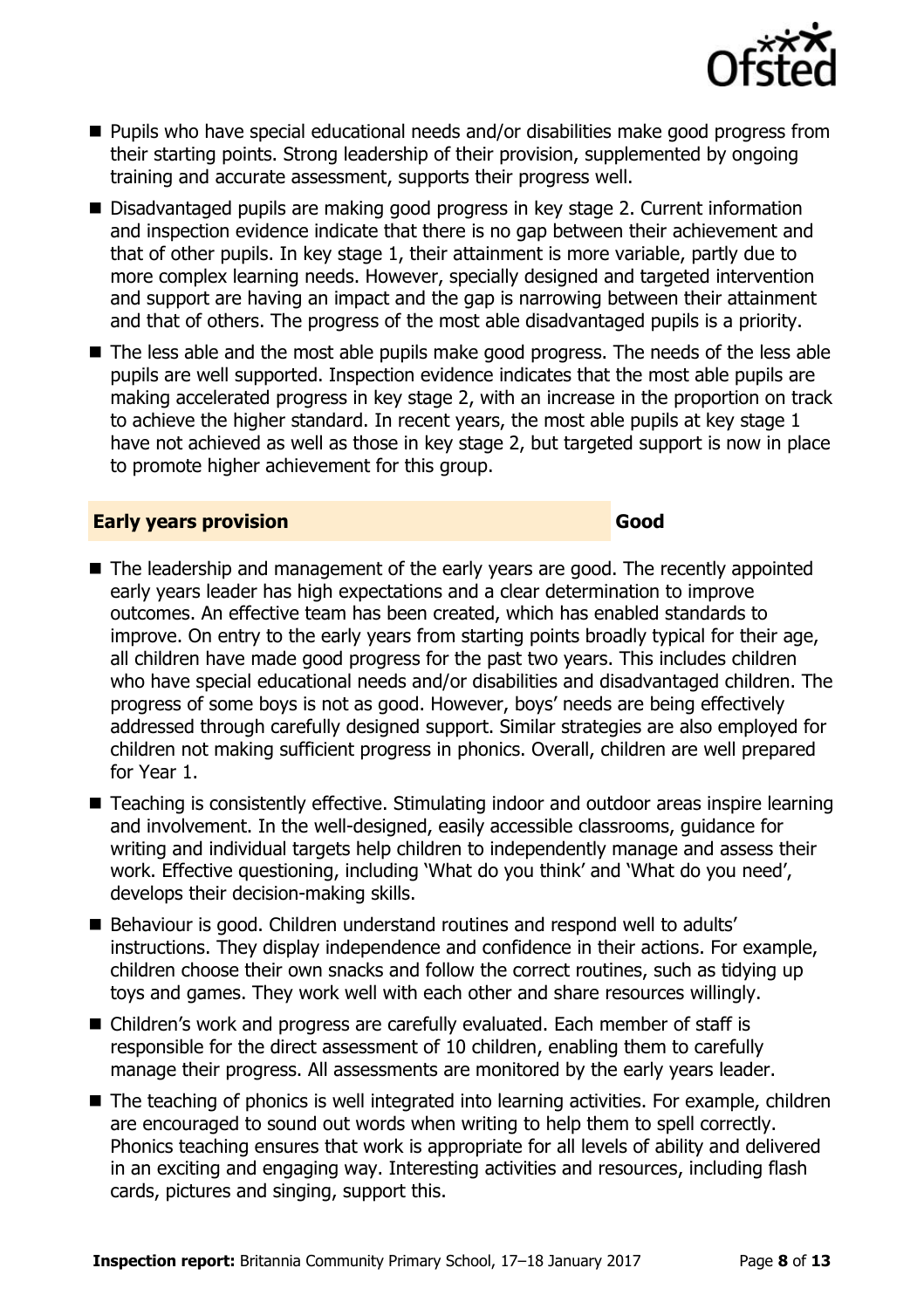

- Children are kept safe. Staff ensure that their welfare and safety are paramount and children are carefully monitored, both in the indoor and outdoor areas. All safeguarding requirements are met and staff receive all relevant training. Children say that they enjoy school and feel safe.
- Staff in the early years promote close involvement with parents, which helps to support their children's learning. Parents are regularly informed, through newsletters, about how well their children are achieving and their progress against targets. Coffee mornings and phonics workshops promote their active involvement in the school's work. Parents say that they value the regular feedback they receive and understand how effective learning can be encouraged through play.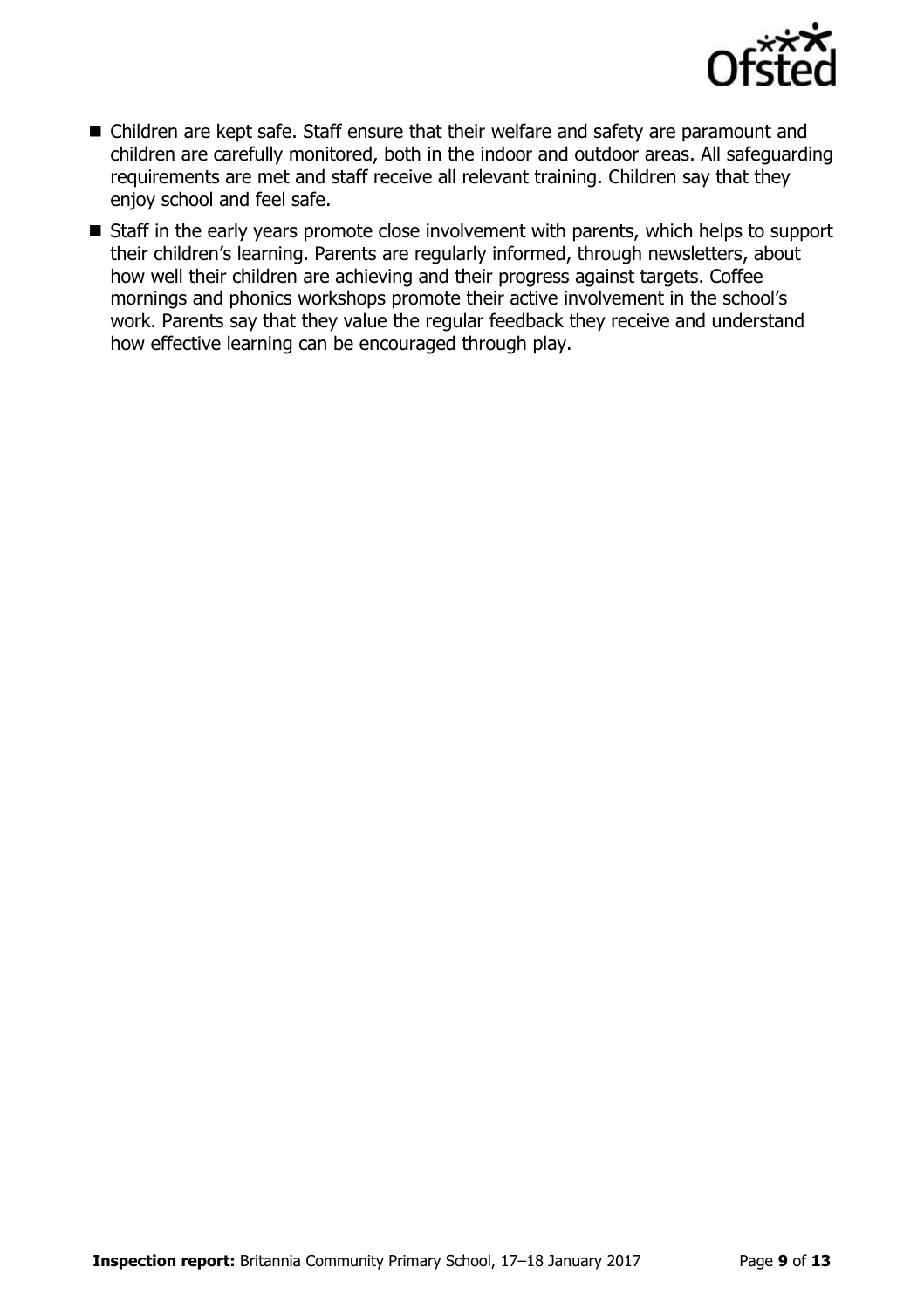

# **School details**

| Unique reference number | 119189     |
|-------------------------|------------|
| Local authority         | Lancashire |
| Inspection number       | 10024106   |

This inspection of the school was carried out under section 5 of the Education Act 2005.

| Type of school                      | Primary                     |
|-------------------------------------|-----------------------------|
| School category                     | Community                   |
| Age range of pupils                 | 4 to 11                     |
| <b>Gender of pupils</b>             | Mixed                       |
| Number of pupils on the school roll | 222                         |
| Appropriate authority               | The governing body          |
| Chair                               | Anna Preece                 |
| <b>Headteacher</b>                  | Natalie Longstaff           |
| Telephone number                    | 01706 874 447               |
| Website                             | www.britanniaprimary.co.uk  |
| <b>Email address</b>                | head@britannia.lancs.sch.uk |
| Date of previous inspection         | 20-21 January 2015          |

#### **Information about this school**

- The school meets requirements on the publication of specified information on its website.
- The school is smaller than the average-sized primary school.
- Most pupils are of White British heritage.
- The proportion of disadvantaged pupils is below average.
- The proportion of pupils who have special educational needs and/or disabilities is below average.
- An external provider manages the breakfast and after-school clubs. It was inspected in March 2015 and judged as good.
- The school meets the government's current floor standards, which are the minimum expectations for pupils' attainment and progress in reading, writing and mathematics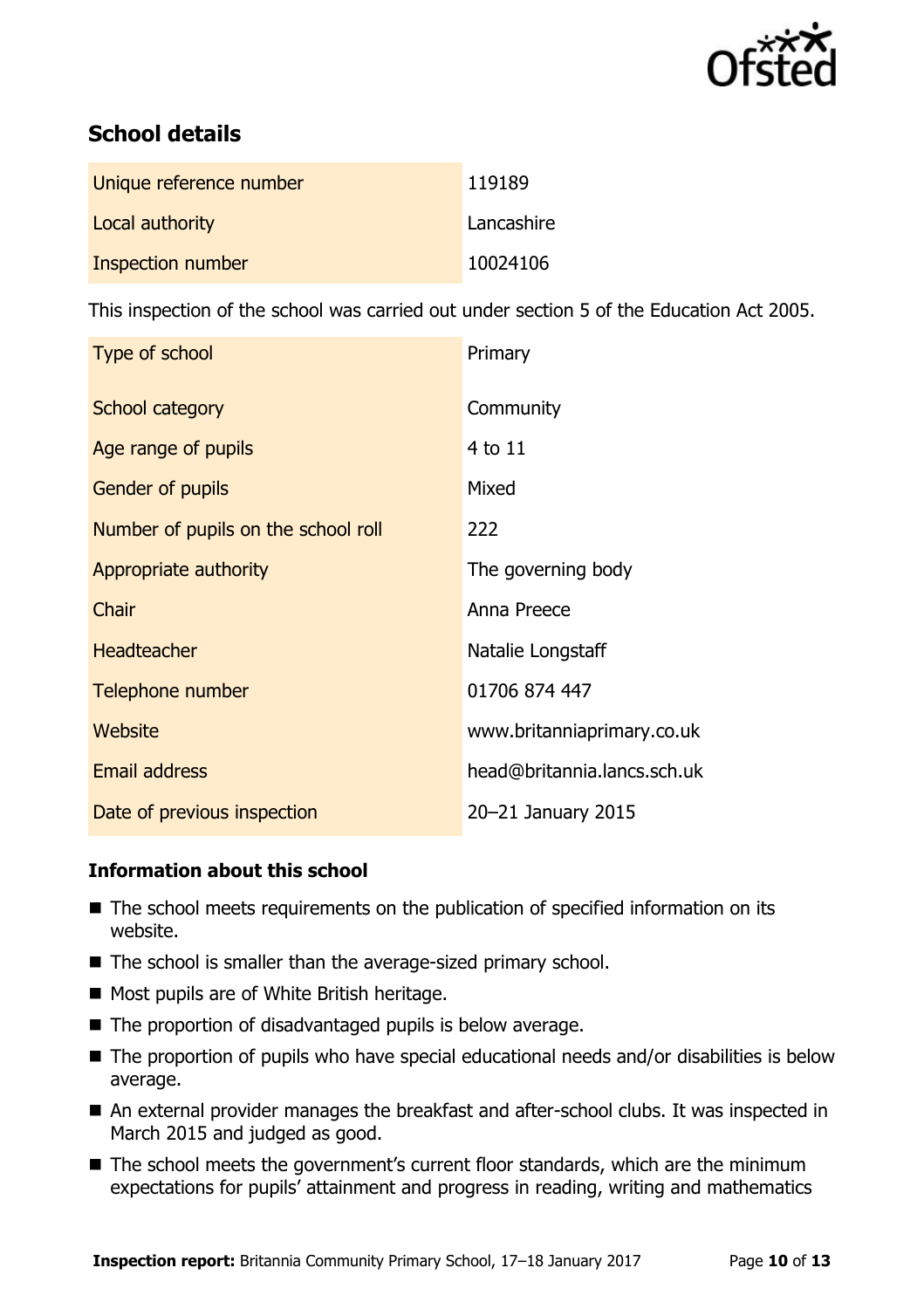

by the end of Year 6.

- $\blacksquare$  Before and immediately after the previous inspection, the local authority provided extensive support to the school in areas including leadership and management and the quality of teaching, learning and assessment. Currently, however, the local authority provides a purely monitoring role based on the school's improvement over time.
- The headteacher had been in post since September 2014 and the deputy headteacher since January 2015.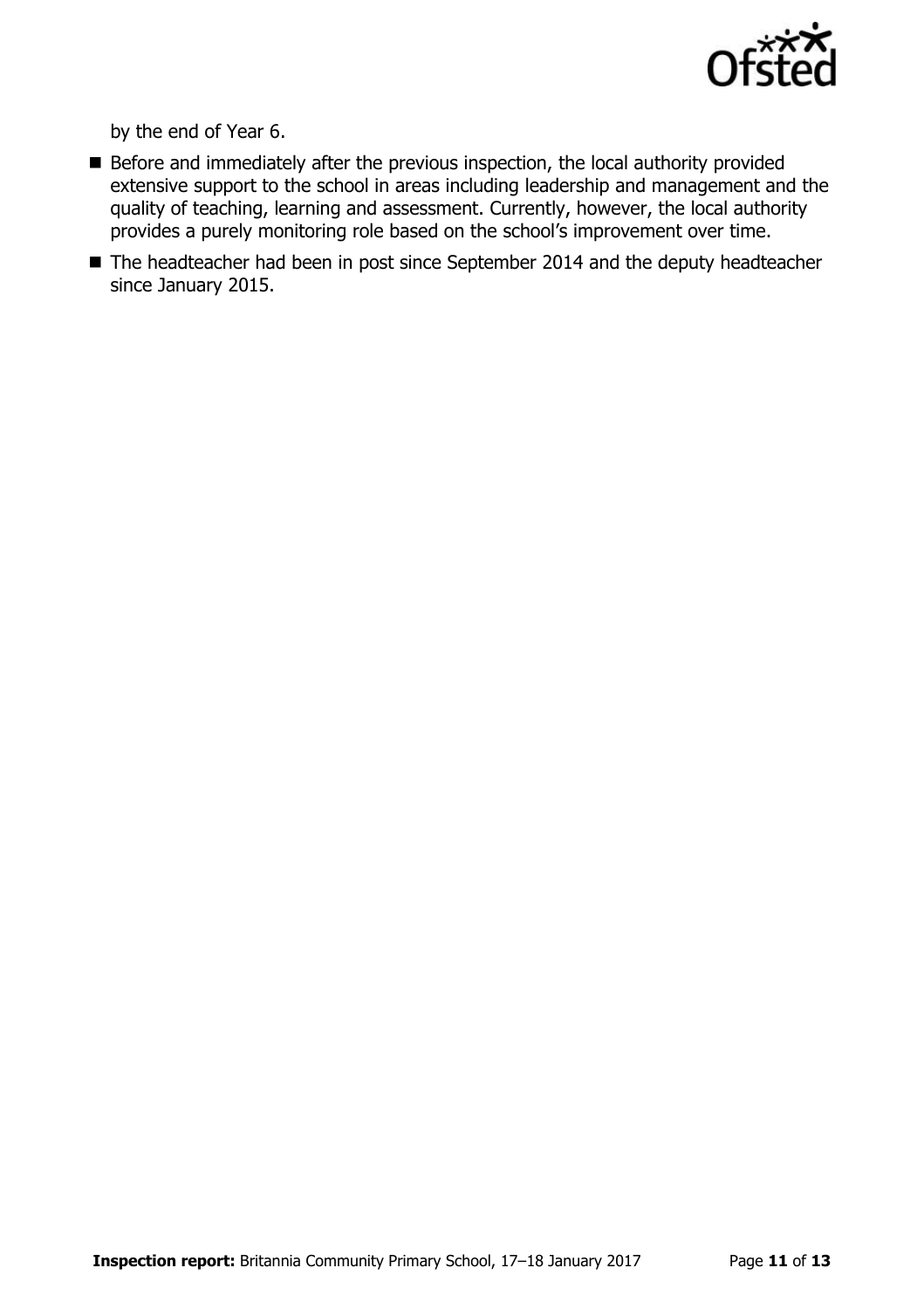

# **Information about this inspection**

- Inspectors observed learning in lessons and parts of lessons. Most of these were carried out jointly with senior staff. Inspectors also observed the start and end of school and break and lunchtimes.
- $\blacksquare$  Meetings were held with school staff, the chair of the governing body and four other governors and two representatives of the local authority. Meetings and informal discussions were also held with pupils and parents.
- Inspectors looked at pupils' work in their books and lessons and heard a range of pupils read from different year groups.
- School documentation examined included development planning, self-evaluation and information about pupils' outcomes. Inspectors looked at the minutes of governing body meetings and information relating to safeguarding, attendance and behaviour.
- Inspectors took account of 50 responses to Ofsted's online survey, Parent View, as well as comments received through its free text facility. They also scrutinised 20 responses to the staff questionnaire.

#### **Inspection team**

Mike Merva, lead inspector and offsted Inspector

**Clare McGarey Clare Accord Clare McGarey Clare Accord Clare Accord Clare Accord Clare Accord Clare Accord Clare**